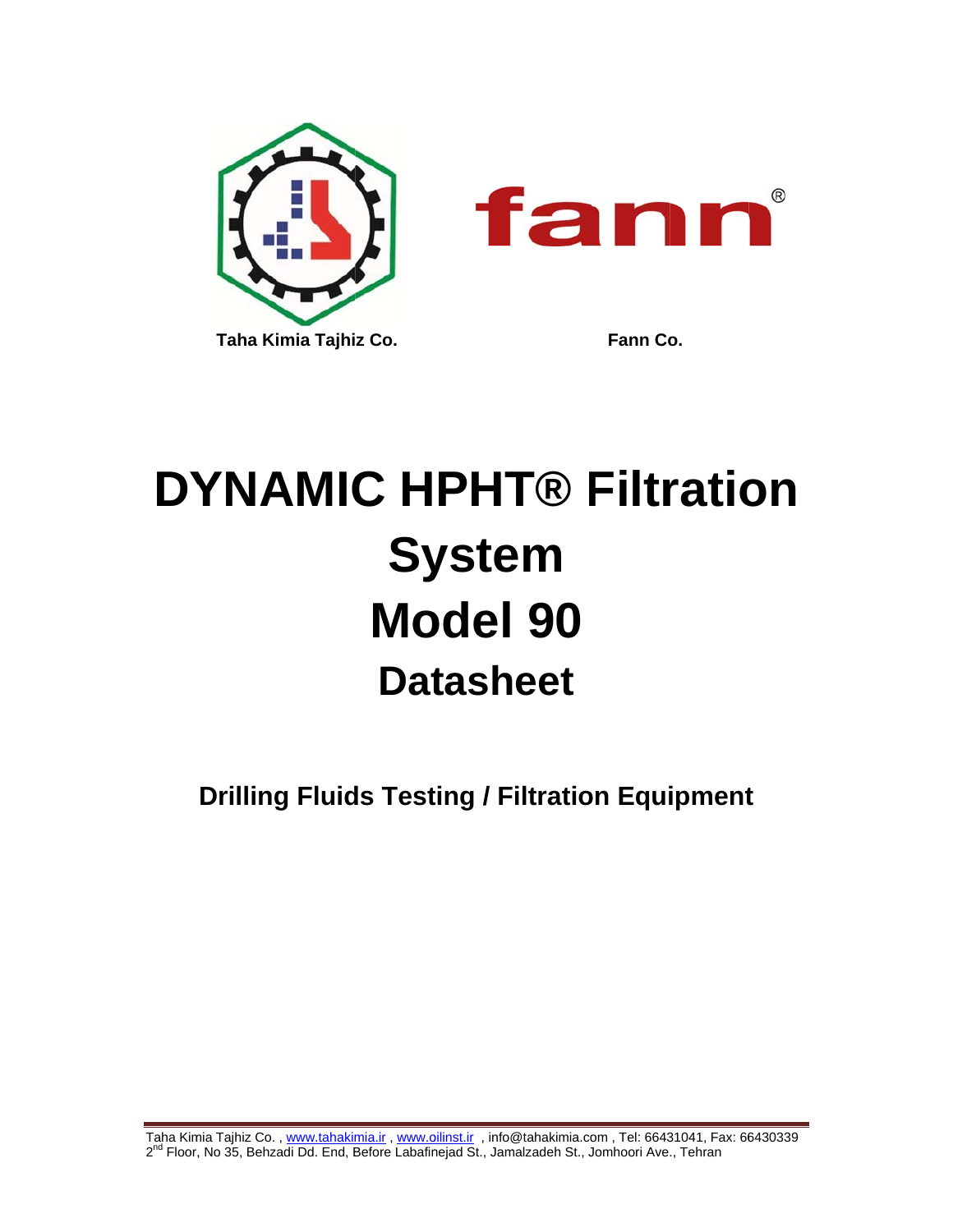## **Fann Instrument Company Drilling Fluids Product Information**

## **DYNAMIC HPHT® Filtration System Model 90**

#### **Description**

Fann® DYNAMIC HPHT® filtration system is the industry's only true dynamic filtration system for measuring filtration properties of drilling fluids and breakers at elevated temperatures and pressures.

The DYNAMIC HPHT® filtration system consists of an external yoke cell, thick-walled cylinder with rock-like characteristics to simulate filter cake buildup on the formation, a built-in computer controller, and an LCD display. It uses ceramic filter cores with porosities ranging from 5 to 190 microns and various permeabilities to simulate downhole formations.

Built-in safety features protect the user and help ensure reliable test results.

#### **Safety Features**

- Rupture disk on high pressure gas supply
- Safety pressure relief valve on the heated, pressurized cell
- Independent over-temperature shutdown
- Heater and motor cutoff interlock door when door is opened
- Automatic cool down when test ends
- System pressurizes when cell and collector properly positioned
- Cell design free of stressed threaded closures, set screws or caps, which require tightening
- Cell made with MONEL<sup>®</sup> alloy K-500 with stainless steel end caps
- No welded joints on stressed parts
- Pressure fittings made of stainless steel

#### **Application**

Users test drilling fluids on the DYNAMIC HPHT® filtration system to determine filtration properties at user defined temperatures, pressures, differential pressures, and shear rates.



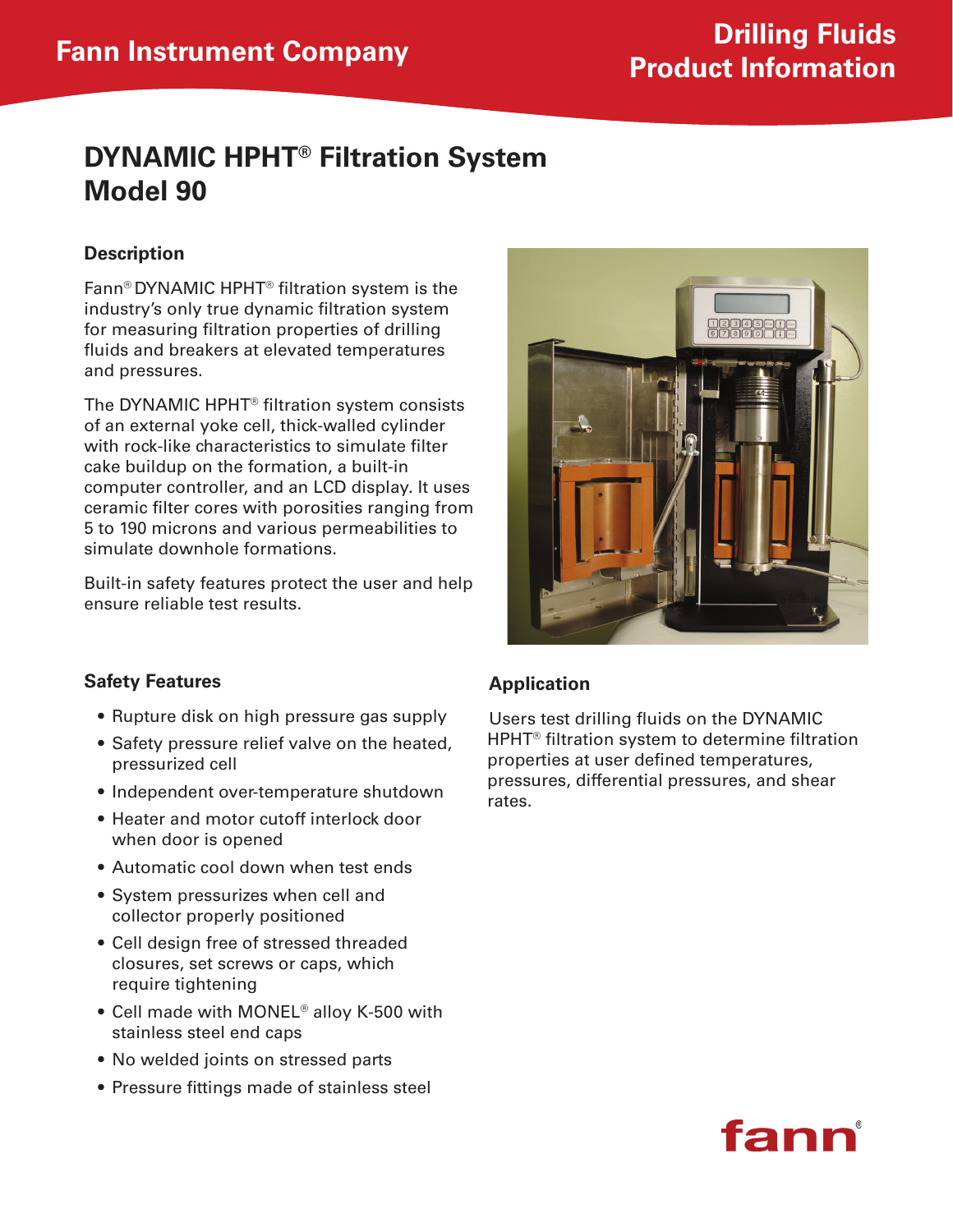#### **Advantages**

- Fully automatic, complete with built-in computer controller and menu-driven software
- Programmable up to 20 sequence steps, providing various test parameters
- Options to view data on LCD display, print it, or download to computer
- Automatic collecting of filtrate volume in 1/3 ml increments
- • Comprehensive data points, each with filtrate volume, pressure, differential pressure, sample temperature, and shear rate
- Magnetically-driven motors and pumps for easier maintenance and power savings
- Cells designed for easier and safer loading and unloading
- • Quick-connect fittings on filtrate hoses for simple assembly or disassembly
- • Various safety features including rupture disk, pressure relief valve, over-temperature shutdown

| <b>Model 90 Specifications</b>                  |                                            |  |  |
|-------------------------------------------------|--------------------------------------------|--|--|
| Maximum Temperature                             | 500°F (260°C)                              |  |  |
| <b>Working Pressure</b>                         | 2500 psig (17,237 kPa)                     |  |  |
| Maximum Differential Pressure*                  | 500+ psig (3447 kPa)                       |  |  |
| <b>Maximum Power Requirements</b>               | 1500 watts                                 |  |  |
| <b>Heater Power</b>                             | $1200$ watts                               |  |  |
| Power Supply                                    | 120/240 V, 50/60 Hz                        |  |  |
| Sample Volume                                   | 250 ml                                     |  |  |
| <b>Filtrate Volume</b>                          | 50 ml                                      |  |  |
| <b>Shear Bob Drive</b>                          | 1/4 hp motor with belted<br>magnetic drive |  |  |
| <b>Shear Rate Constant</b>                      | 2693 1/s per rpm (no filter<br>cake)       |  |  |
| Initial Shear Rate Range<br>(with standard bob) | $9$ to 269 1/s                             |  |  |

\* Actual maximum differential pressure is limited by core strength.